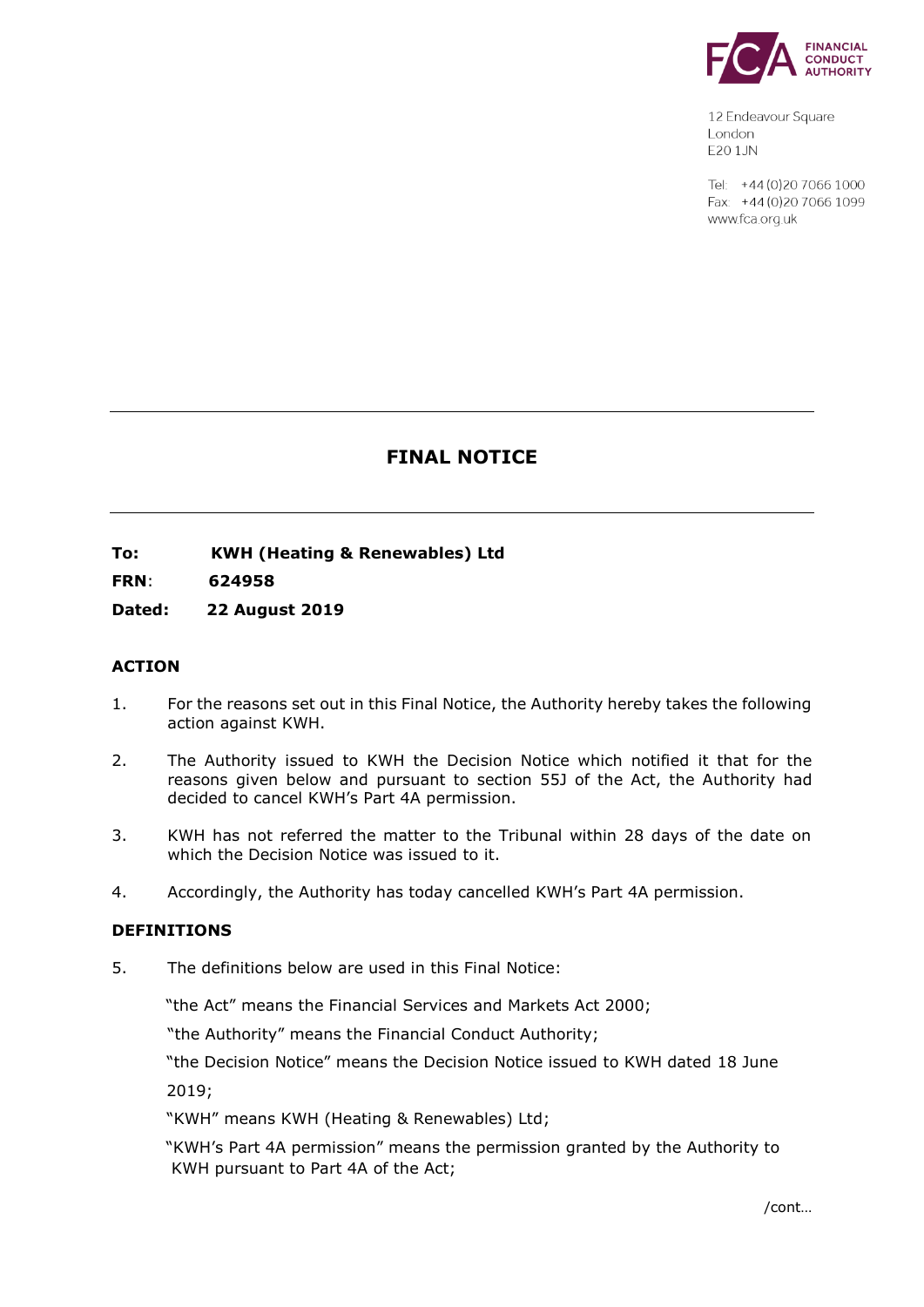"the Return" means the CCR007 return for the period ended 31 October 2018, which KWH was due to submit to the Authority by 12 December 2018;

"the suitability Threshold Condition" means the Threshold Condition set out in paragraph 2E of Schedule 6 to the Act;

"the Threshold Conditions" means the threshold conditions set out in Schedule 6 to the Act;

"the Tribunal" means the Upper Tribunal (Tax and Chancery Chamber); and

"the Warning Notice" means the Warning Notice issued to KWH dated 21 May 2019.

## **REASONS FOR ACTION**

- 6. On the basis of the facts and matters and conclusions described in the Warning Notice and in the Decision Notice, it appears to the Authority that KWH is failing to satisfy the suitability Threshold Condition, in that the Authority is not satisfied that KWH is a fit and proper person having regard to all the circumstances, including whether KWH managed its business in such a way as to ensure that its affairs were conducted in a sound and prudent manner.
- 7. This is because KWH has failed to comply with the regulatory requirement to submit the Return. KWH has not been open and co-operative in all its dealings with the Authority, in that KWH has failed to respond adequately to the Authority's repeated requests for it to submit the Return, and has thereby failed to comply with Principle 11 of the Authority's Principles for Businesses and to satisfy the Authority that it is ready, willing and organised to comply with the requirements and standards under the regulatory system.
- 8. These failures, which are significant in the context of KWH's suitability, lead the Authority to conclude that KWH has failed to manage its business in such a way as to ensure that its affairs are conducted in a sound and prudent manner, that it is not a fit and proper person, and that it is therefore failing to satisfy the Threshold Conditions in relation to the regulated activities for which KWH was granted a Part 4A permission.

#### **DECISION MAKER**

9. The decision which gave rise to the obligation to give this Final Notice was made by the Regulatory Decisions Committee.

## **IMPORTANT**

10. This Final Notice is given to KWH in accordance with section 390(1) of the Act.

## **Publicity**

11. The Authority must publish such information about the matter to which this Final Notice relates as the Authority considers appropriate. The information may be published in such manner as the Authority considers appropriate. However, the Authority may not publish information if such publication would, in the opinion of the Authority, be unfair to KWH or prejudicial to the interest of consumers.